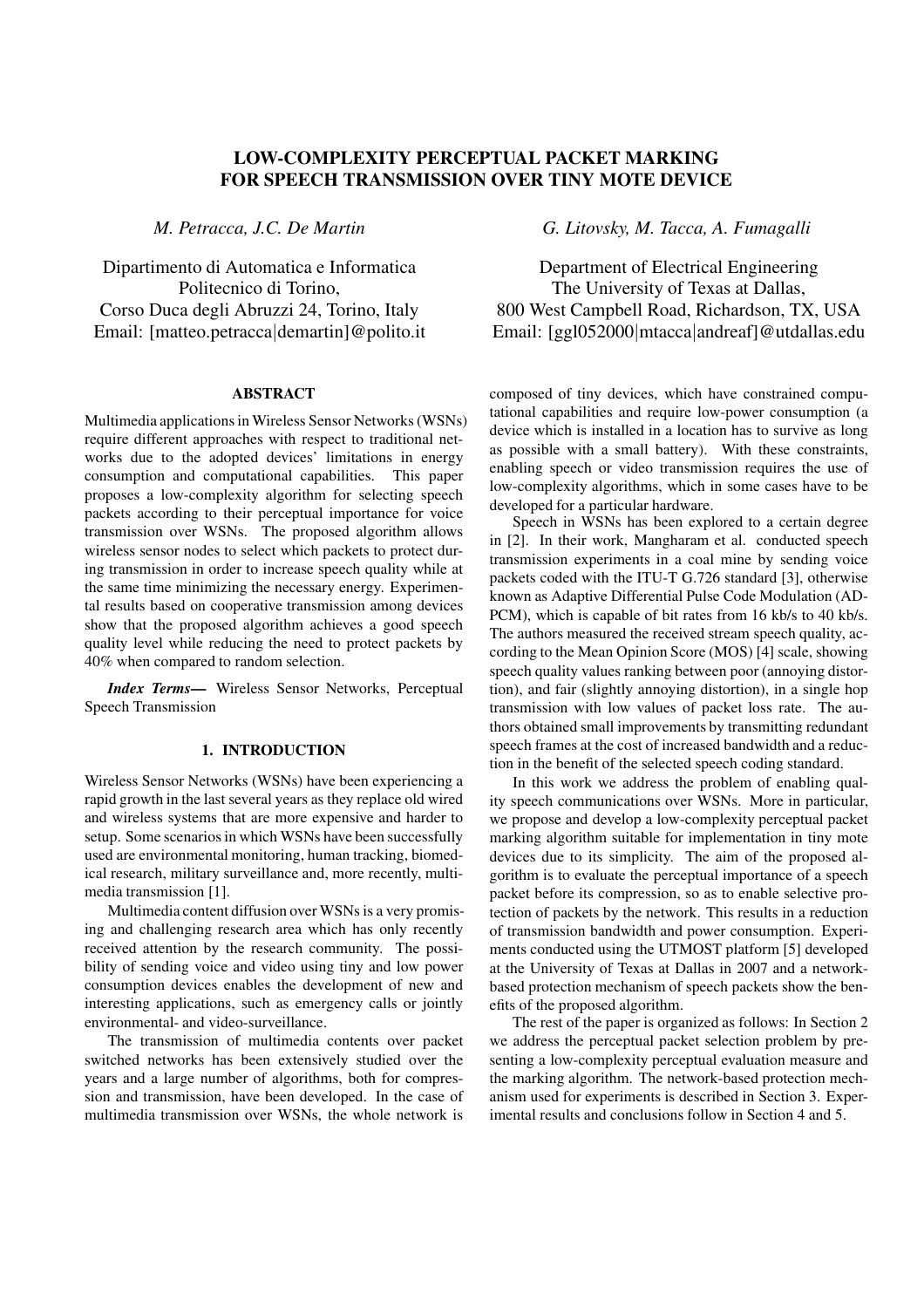# **2. PERCEPTUAL PACKET MARKING**

## **2.1. Packet-based voice transmission overview**

The transmission of speech flows over packet-based networks involves three main entities: the sender, the network itself and the receiver. At the *sender* the voice signal is acquired, compressed according to a speech standard [3, 6] to reduce the bit rate, and packetized before transmission through the network. The *device network* receives the packet and delivers it to the destination by applying any number of internal mechanisms (e.g. buffer queues, link layer retransmission, etc.) to overcome packet losses which can still occur, particularly in a wireless scenario. At the *receiver* two main operations can be realized before sending the voice samples to the audio device: speech decoding and packet loss concealment. If a packet is received correctly it can be decoded according to the selected transmission standard, but if a loss occurs it has to be concealed so as to increase the perceived speech quality.

## **2.2. Perceptual Evaluation**

The perceptual importance of a speech packet can be expressed as the distortion that would be introduced by its loss. The bigger the distortion value is, the more perceptually important is the packet. A common measure used to evaluate the distortion introduced by a speech packet loss is the Spectral Distortion (SD), which measures the power spectra distance between the original and the concealed packets. The SD equation is shown in (1), where  $S_X$  and  $S_X$  are respectively the power spectra of the original and concealed speech frame X. It is important to underline that we are referring to a speech packet as a set of PCM samples acquired by means of analog to digital conversion to which a compression algorithm can be applied.

$$
SD = \sqrt{\frac{1}{N} \sum_{i=1}^{N} [10\log_{10}(S_X(i)) - 10\log_{10}(\widehat{S}_X(i))]^2}
$$
 (1)

The SD computation requires simulating the lost packet at the sender, after which the concealment is applied and the reconstructed packet is evaluated. A Discrete Fourier Transform (DFT) is then performed on both the original and the reconstructed packets. This technique is not suitable for tiny mote devices with limited computational capabilities, thus a low-complexity distortion measure is needed, which will necessarily cause some drop in performance.

A first simplification of equation (1) can be reached by choosing a simple packet loss concealment based on silent insertion of lost frames. Even if this choice does not guarantee higher performance than interpolation or predictive algorithms, it can be easily implemented with minimal computational requirements. With the selected concealment, the log power spectrum  $10log_{10}(\hat{S}_X)$  can be considered equal to zero, all PCM samples of the reconstructed packets are equal to zero, thus the SD for a single packet depends only on the

power spectrum of the original signal. According to Parseval's equality, shown in equation (2), the power spectrum of a signal is equal to the square of the magnitude of its samples in the time domain.

$$
\sum_{i=0}^{N-1} |X(i)|^2 = \frac{1}{N} \sum_{i=0}^{N-1} |S_X(i)|^2
$$
 (2)

Equation (1) with silent insertion concealment shares similarities with Parseval's equality, thus a low-complexity perceptual measure can be performed using only the PCM samples which compose a speech packet. The proposed measure is reported in equation (3), and it's based on the sum of the absolute values of the acquired PCM samples,  $X(i)$ .

$$
P(X) = \sum_{i=1}^{N} |X(i)|
$$
 (3)

Fig. 1 shows the proposed measure as a function of the spectral distortion for a large subset of the NTT Multi-lingual Speech Database and packet length of 20 ms. Although the compared measures are not equal, they are strictly correlated, and bigger values of spectral distortion coincide with bigger values of (3).

## **2.3. Marking Algorithm**

In packet-based network scenarios in which it is possible to provide Quality of Service (QoS) just for a small number of packets, a protection percentage is usually imposed at the source node. According to the imposed protection percentage, the source node chooses to protect packets which can maximize a particular parameter. The adoption of a perceptual selection of voice packets maximizes the received stream speech quality.

The selection of the most important speech packets is done according to two main parameters: the perceptual importance and the desired percentage of protected packets. Once the perceptual importance of a packet  $X$  is evaluated,



**Fig. 1**. Proposed measure versus Spectral Distortion.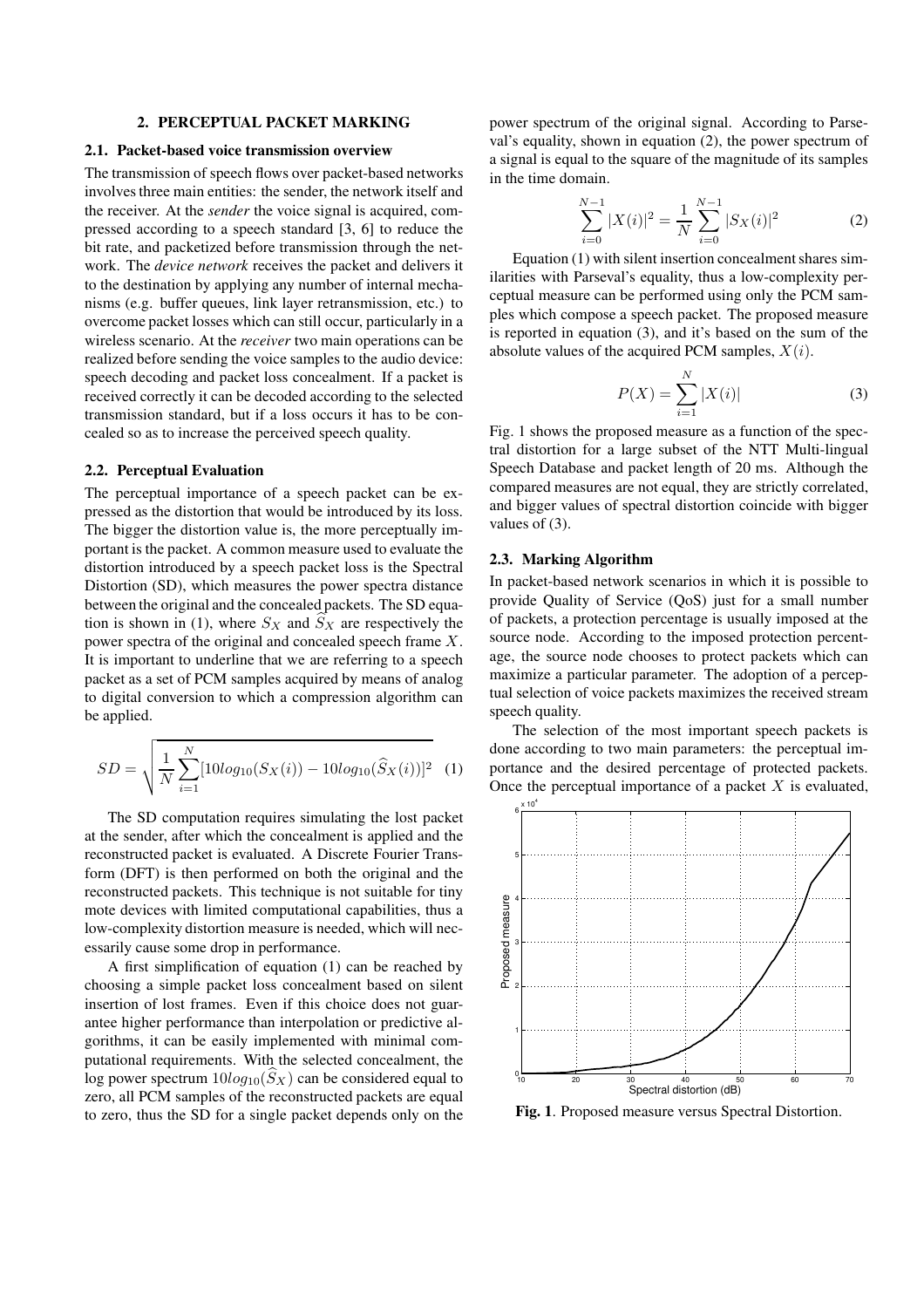it is classified as perceptually important if  $P(X) > T(p)$ , where  $T(p)$  is a threshold which is a function of the protection percentage p. The various thresholds have been evaluated and tabulated starting from the cumulative distribution function (cdf) of  $P(X)$ , which is depicted in Fig. 2 for the previously adopted database. Also shown in the picture is the choice of the threshold which guarantees a protection percentage equal to 20%. This imposed percentage means that 80% of the packets will not be protected, thus packets with  $P(X)$  less than the threshold with a cumulative probability equal to 0.8 will not be selected as perceptually important.

Even if the threshold based marking algorithm guarantees protection only for the most perceptually important speech packets, it does not guarantee that a specific speech flow achieves the desired protection percentage. This occurs because the thresholds have been selected among a certain number of speakers, so they are optimal in general. The packet marking algorithm pseudocode can be summarized as:

Set p and M parameters  $Threshold = T(p)$ **while** (Transmit packets) **do** Evaluate  $P(X)$ **if**  $(P(X) >$  Threshold) **then** Packet marked **else** Packet not marked **end if if** (Analyzed packets number=M) **then** Update Threshold **end if end while**

Notice that every  $M$  packets the value of the threshold is updated. This is done empirically by tracking the percentage of protected packets in the last M packets. If such percentage is lower (higher) than the desired protection percentage  $p$ , then  $T(p)$  is increased (lowered).

#### **3. COOPERATIVE TRANSMISSION**

The protection mechanism adopted to evaluate the effectiveness of the perceptual marking algorithm is based on cooperative transmission among network nodes [7].

In a wireless scenario, all devices share the same transmission medium and channel access is regulated by means of access protocols. When a packet is sent from a sender to a receiver it travels through the network hop by hop according to a previously created routing table determined by the adopted routing protocol. At each hop the device on the routing path receives the packet and attempts to transmit it toward the final destination. In addition, the broadcast nature of the wireless medium results in other nodes possibly receiving the packet as well, which gives rise to an opportunity for neighboring nodes to assist (cooperate) in packet delivery. This can help in mitigating the high Packet Loss Rate (PLR) at the receiver caused by wireless channel fluctuations.



**Fig. 2.**  $P(x)$  cumulative distribution function.

A basic cooperation system consisting of three entities, the source, the destination and relay node, is adopted. When a packet is sent from the source to the destination, a third device, usually placed between the source and destination node, can have access to the shared medium. The relay can thus forward a copy of the packet to the destination when the packet is marked as perceptually important, effectively lowering the PLR at the destination. The relay node provides a spatially distinct path for transmission in which the distribution of losses is different from the source to receiver link. The described mechanism requires a minimum device density in order to effectively provide QoS. However, relay nodes are available in WSNs because of the natural density required for wireless sensor networks to operate successfully.

## **4. EXPERIMENTAL RESULTS**

In order to evaluate the perceptual marking algorithm performance we created a sensor network composed by three nodes, depicted in Fig. 3. The source nodes transmits speech packets compressed by means of ITU-T G.711 standard [6], A-law compression, every 20 ms, reaching a bit rate of 64 kb/s. The relay node only retransmits packets marked as perceptually important. All experiments have been conducted in an indoor scenario using the UTMOST platform while sending several speech traces, each one 3 minutes long, of the NTT Multilingual Speech Database.

Performance results of the proposed perceptual marking algorithm have been compared with random packet selection